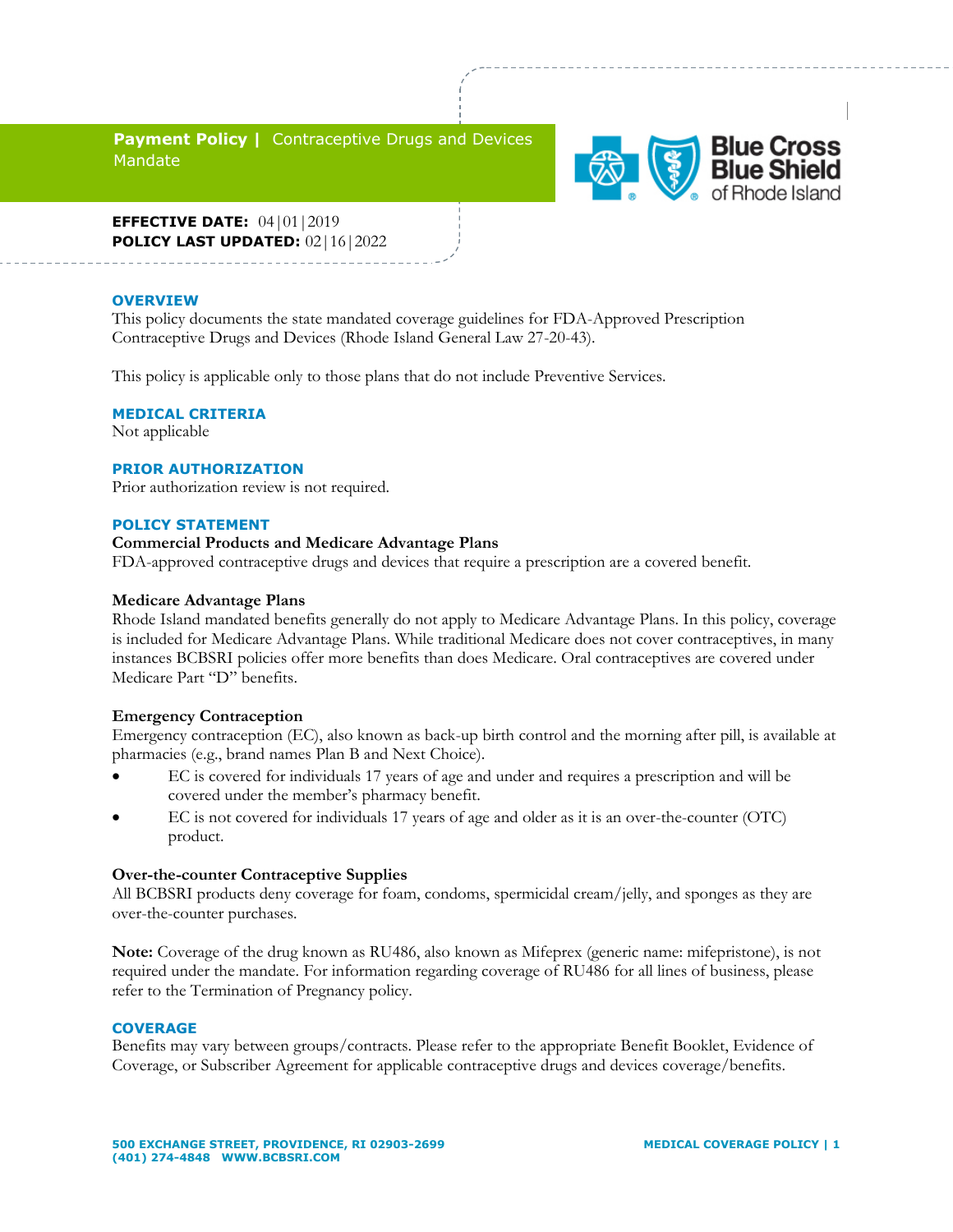Although Rhode Island mandated benefits generally do not apply to Medicare Advantage Plans, FDAapproved contraceptive drugs and devices that require a prescription are covered for all BCBSRI members. Self-funded groups may or may not choose to follow state mandates.

# **BACKGROUND**

This policy describes Rhode Island General Law 27-20-43, which requires that insurers provide coverage of FDA-Approved Prescription Contraceptive Drugs and Devices as stated below.

*(a) Every individual or group health insurance contract, plan, or policy that provides prescription coverage and is delivered, issued for delivery, or renewed in this state shall provide coverage for F.D.A. approved contraceptive drugs and devices requiring a prescription. Provided that nothing in this subsection shall be deemed to mandate or require coverage for the prescription drug RU 486.* 

*(b) Notwithstanding any other provision of this section, any medical service corporation may issue to a religious employer an individual or group health insurance contract, plan, or policy that excludes coverage for prescription contraceptive methods which are contrary to the religious employer's bona fide religious tenets.* 

*(c) As used in this section, "religious employer" means an employer that is a "church or a qualified church-controlled organization" as defined in 26 U.S.C. § 3121.* 

*(d) Every religious employer that invokes the exemption provided under this section shall provide written notice to prospective enrollees prior to enrollment with the plan, listing the contraceptive health care services the employer refuses to cover for religious reasons.*

*(e) Beginning on the first day of each plan year after April 1, 2019, every health-insurance issuer offering group or individual health-insurance coverage that covers prescription contraception shall not restrict reimbursement for dispensing a covered prescription contraceptive up to three hundred sixty five (365) days at a time.*

### **FDA-Approved Prescription Contraceptive Drugs and Devices According to the Mandate:**

The above mandate requires insurers to cover FDA-approved drugs and devices for contraception that require a prescription. This mandate pertains to the following types of contraceptive drugs and devices:

- Intrauterine device (IUD)
- Hormonal-releasing IUD
- Vaginal contraceptive ring
- Diaphragm, cervical cap/shield
- Hormonal implant systems
- Injectable contraceptives
- Oral contraceptives
- Contraceptive patch

On August 1, 2011, the Department of Health and Human Services (HHS) adopted additional Guidelines for Women's Preventive Services including:

- Well-woman visits,
- Support for breast-feeding equipment,
- Human papilloma virus screening,
- Contraception, and
- Domestic violence screening

All services listed above were covered without cost sharing in new health plans starting in August 2012. The guidelines were recommended by the independent Institute of Medicine (IOM) and based on scientific evidence. These changes were effective upon renewal on or after August 1, 2012.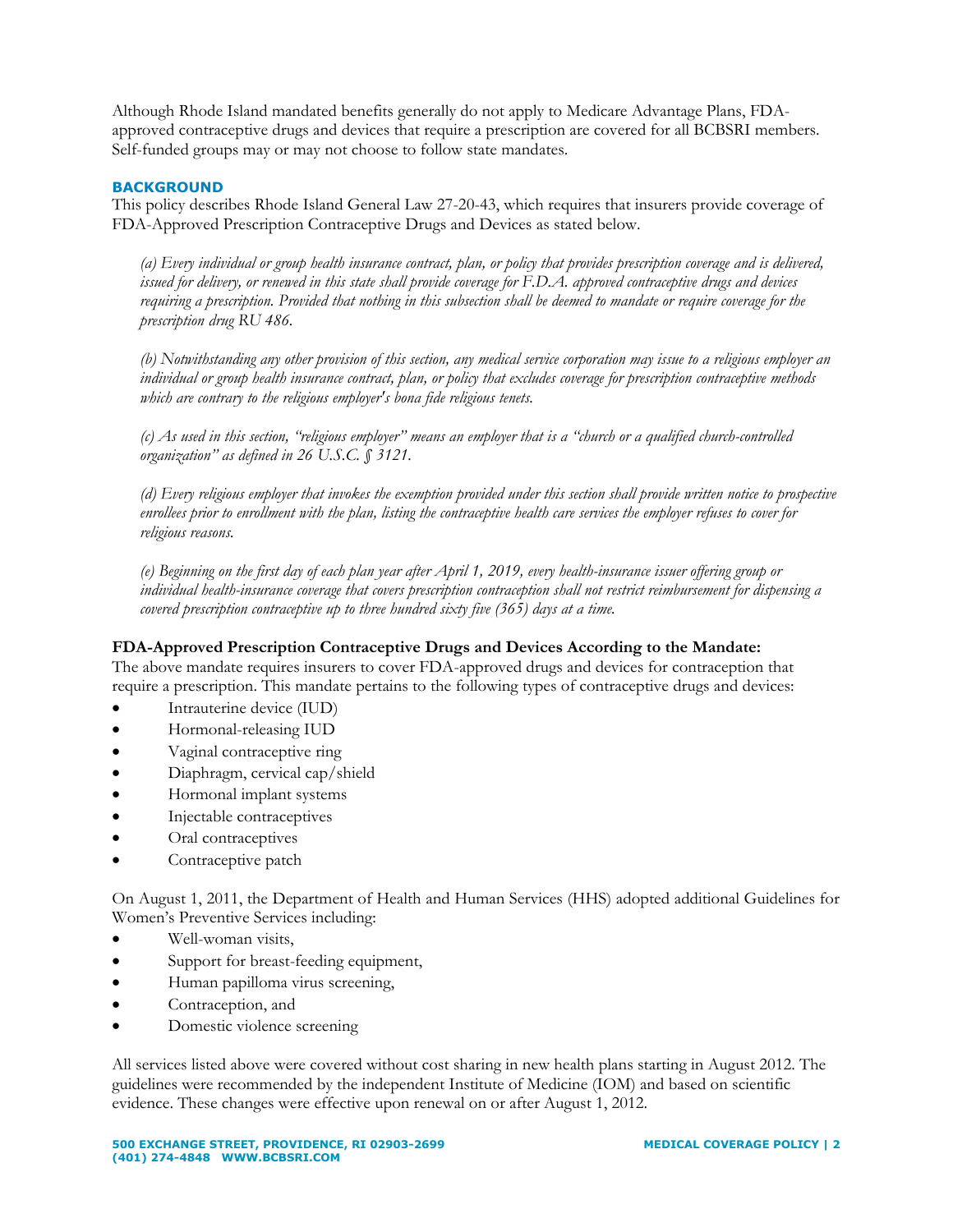The above Federal Law supersedes Rhode Island State Law as both laws specify coverage for contraception.

### **CODING**

The following codes are **covered for Commercial Products and Medicare Advantage Plans:** 

- **11976** Removal, implantable contraceptive capsules
- **11981** Insertion, non-biodegradable drug delivery implant
- **57170** Diaphragm or cervical cap fitting with instructions
- **58300** Insertion of intrauterine device (IUD)
- **58301** Removal of intrauterine device (IUD)
- **A4261** Cervical cap for contraceptive use
- **A4266** Diaphragm for contraceptive use
- **J1050** Injection, medroxyprogesterone acetate, 1 mg
- **J7296** Levonorgestrel-releasing intrauterine contraceptive system, (kyleena), 19.5 mg
- **J7297** Levonorgestrel-releasing intrauterine contraceptive system, 52mg, 3 year duration (Liletta)
- **J7298** Levonorgestrel-releasing intrauterine contraceptive system, 52mg, 5 year duration (Mirena)
- **J7300** Intrauterine copper contraceptive
- **J7301** Levonorgestrel-releasing intrauterine contraceptive system, 13.5 mg (Skyla)
- **J7306** Levonorgestrel (contraceptive) implant system, including implants and supplies
- **J7307** Etonogestral (contraceptive) implant system, including implants and supplies

Rather than filing codes **S4981** and **S4989**, providers should file with the appropriate CPT or HCPCS J-code.

# **The following code is not separately reimbursed for all BCBSRI products:**

**A4264** Permanent implantable contraceptive intratubal occlusion device and delivery system

# **The following codes are covered under the Pharmacy Benefit for Commercial Products and Medicare Advantage Plans:**

- **S4993** Contraceptive pills for birth control (use alternate code)
- **J7303** Contraceptive supply, hormone containing vaginal ring, each
- **J7304** Contraceptive supply, hormone containing patch, each

### **RELATED POLICIES**

Termination of Pregnancy Preventive Services Medicare Advantage Plans Preventive Services for Commercial Members

### **PUBLISHED**

Provider Update, March 2022 Provider Update, June 2020 Provider Update, June 2019 Provider Update, March 2018 Provider Update, March 2017 Provider Update, March 2016

### **REFERENCES**

Rhode Island General Law (RIGL) 27-20-43: F.D.A. approved prescription contraceptive drugs and devices. http://www.rilin.state.ri.us/Statutes/TITLE27/27-20/27-20-43.HTM

FDA Office of Women's Health, Birth Control Guide

http://www.fda.gov/downloads/ForConsumers/ByAudience/ForWomen/FreePublications/UCM282014.p df